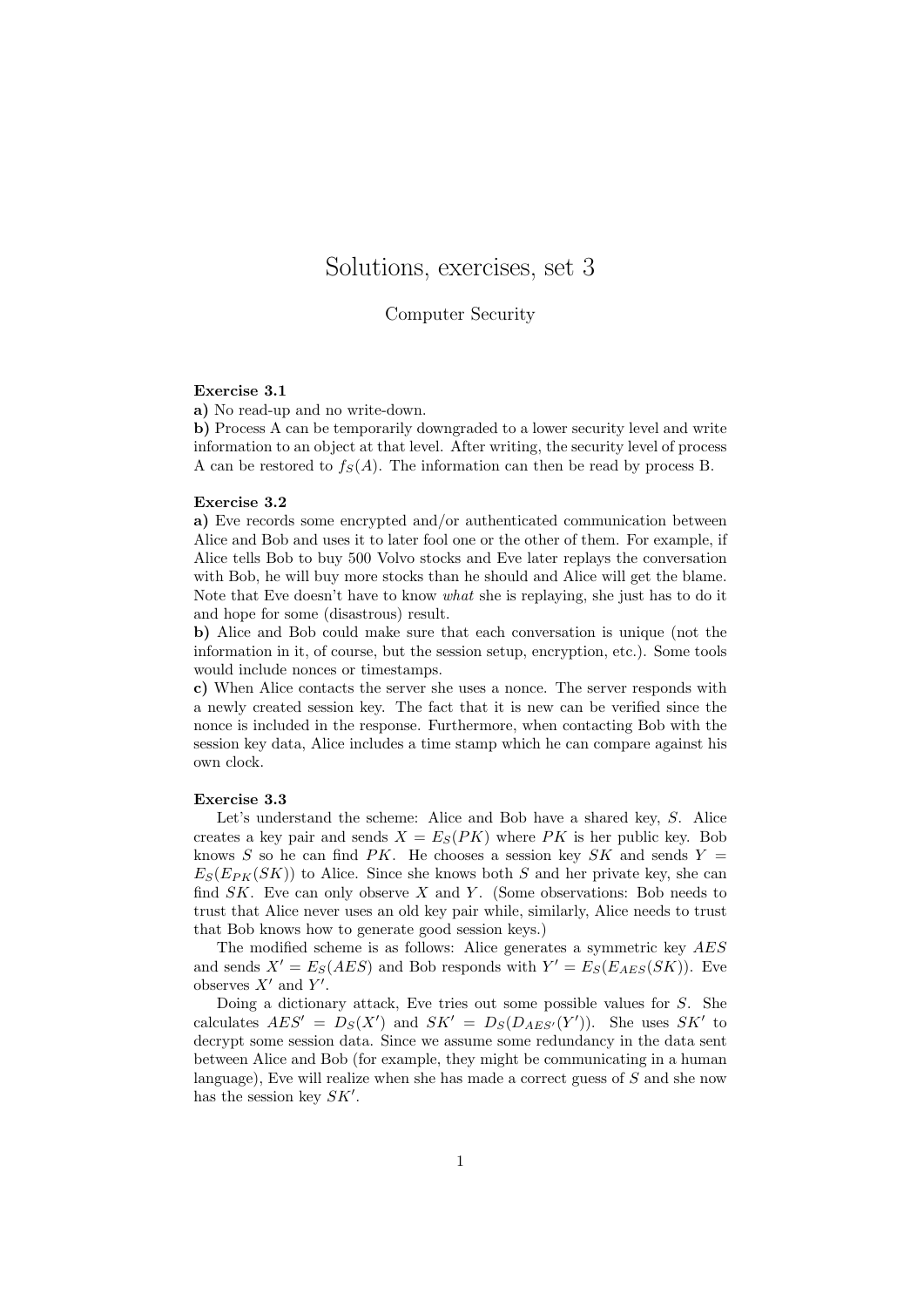Would the same attack apply to the original protocol? Well, Eve could guess S and calculate  $PK' = D<sub>S</sub>(X)$  but she'll have problems calculating  $D_S(D_{PK'}(Y))$  since the public key is of no use for *decrypting*!

## Exercise 3.4

a) The man-in-the-middle needs to know  $p$  and  $q$ , but this is a fair assumption. Alice and Bob can either a) use a predetermined parameter set<sup>1</sup> which has to be assumed public by Kerckhoff's principle, or b) start their conversation by negotiating  $p$  and  $q$ . This negotiation can be eavesdropped.

b) We'll use  $p = 11$  and  $q = 2$ .  $a, b, x, z$  used below will be picked randomly. Alice chooses  $a = 4$  and sends  $y_a = g^a \mod p = 5$ . She thinks that she sends it to Bob, but Eve intercepts it, picks  $z = 3$  and sends  $y_z = g^z \mod p = 8$  to him. Bob cheerfully picks  $b = 7$  and sends  $y_b = g^b \mod p = 7$  to Eve, thinking she is Alice. Eve picks  $x = 9$  and sends  $y_x = g^x \mod p = 6$  to Alice.

Alice will compute  $A = y_x^a \text{ mod } p = 9$  and Bob will find  $B = y_z^b \text{ mod } p = 2$ . Clearly, they do not share keys. However, Eve calculates  $A' = y_a^x \mod p = 9$ and  $B' = y_b^z \mod p = 2$ . She will now be able to relay Alice's and Bob's "secret" communications while recording everything!

We see that Alice chooses  $a$  while Bob chooses  $b$ , just as intended, but that Eve selects x and z. Alice will have access to a and A and Bob to b and B. Eve will have access to  $x, z, A$  and  $B$ .

### Exercise 3.5

An answer might include the following:

- The TCSEC was a US standard while the Common Criteria is an international one (however, only EAL1 through EAL4 assurances are recognized in all countries; higher levels of assurance have to be accepted in each country that the product targets).
- Evaluation according to TCSEC was free of charge, while a Common Criteria evaluation can be quite costly.
- TCSEC does not separate functionality and assurance, while Common Criteria somewhat separates this by using Protection Profiles.
- TCSEC primarily focuses on operating systems while Common Criteria can be used to evaluates several other types of security products.

Exercise 3.6 Someone, say Alice, that has read sensitive information at Ericsson can potentially transfer this information by writing it to objects in Swedbank. Since there is no conflict of interest (we assume) between Ericsson and Swedbank, this should not be a problem. However, another person, say Bob, working at swedbank can read this sensitive information. Bob might later is hired by Nokia. He can then potentially transfer the information that he read at Swedbank that is in Ericssons data set, to Nokia. The \*-property avoids this indirect information flow.

<sup>&</sup>lt;sup>1</sup>In SSH, there are many variants of Diffie-Hellman, but one option that all clients have to support is <code>Diffie-Hellman-group1-sha1</code> which uses a quite scary  $p = 2^{1024} - 2^{960} - 1 +$  $2^{64}$ | $2^{894}\pi + 129093$ | and a somewhat simpler  $g = 2$ .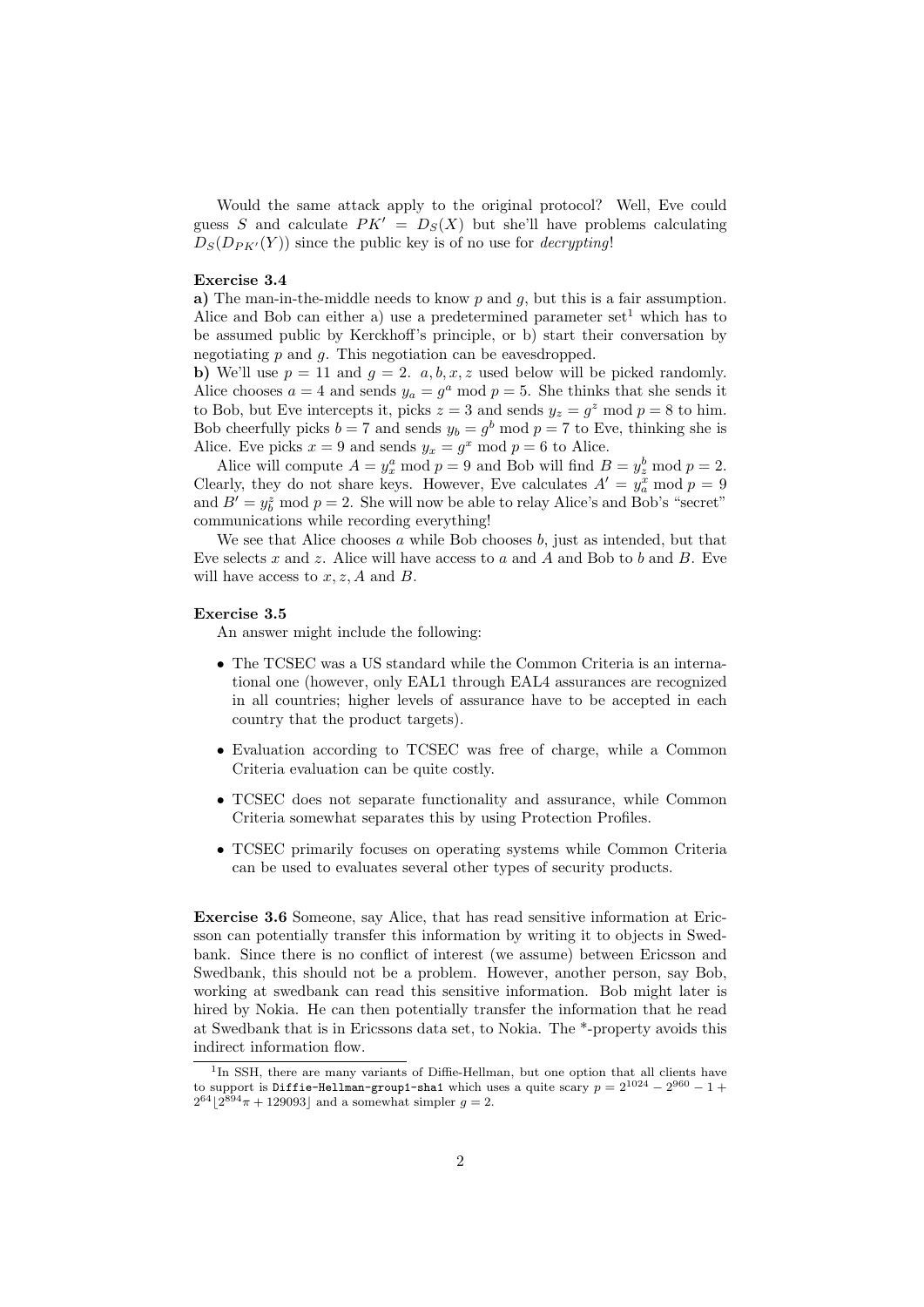#### Exercise 3.7

a) The extra restriction says that if we have access to several files, and this access sometimes includes append and sometimes includes read, then the security level of all files that we can append to must dominate the security level of all files we have read access to.

b) Let us first consider only the read access. Since you will always be able to read files with security levels that are dominated by your maximum level,  $f<sub>S</sub>$ , there is no motivation to use  $f_C$ .

If we instead consider append access, then this restriction in the ss-property is motivated since you will never be allowed to read objects with security level that dominates objects that you can append to. However, the result would actually be a little more restrictive than needed. Consider the case where we have 4 classifications. For somplicity we call them 1, 2, 3, 4 where 4 is the highest security level (system high) and 1 is the lowest (system low). Assume that user Alice has  $f_S(Alice) = 4$  and that she downgrades her current level to  $f_C(Alice) = 1$ . In this case, reading an object with  $f_O(o) = 2$  while at the same time appending to an object with  $f<sub>O</sub>(o) = 3$  would not risk any information flow downwards. This is also not violating the original security properties. However, with the proposed property this situation would be forbidden.

#### Exercise 3.8

Since the Orange book does not separate functionality and assurance it is possible to determine both functionality and assurance for OS A. At least to a certain extent. It has e.g., discretionary access control implemented for individual users and it implements an audit function. However, we do not know if it has mandatory access control. It is possible that it implements some functionality for higher evaluation classes but not all. For OS B we know the assurance level, but we do not have any information about the functionality of the product. To know this we additionally have to look at the Protection Profile(s) that it is evaluated against.

#### Exercise 3.9

a) Sending  $eK_{ab}(n_b)$  would not authenticate A to B since this is the exact same message as A received in the previous message. Sending  $eK_{ab}(n_b - 1)$  clearly shows that A has knowledge of the key  $K_{ab}$ .

b) Since the authenticator in the previous message,  $eK_{ab}(A, T'_a)$  included also the identity A, B will not be able to create  $eK_{ab}(T_a)$  without knowing  $K_{ab}$ . The messages in Kerberos V5 has been constructed such that this is true. However, in Kerberos V4 the last message was actually  $eK_{ab}(T_a'+1)$ , similar to the message in Needham-Schroeder.

### Exercise 3.10

a) Without preauthentication an attacker can send the first message, claiming to be some client, and get an answer encrypted with the key (password) shared by KAS and the client (user). This answer can then be used to attack the password, using e.g., a dictionary attack. With preauthentication, the KAS would not respond if the preauthentication fails. An attacker would not be able to get answers from the KAS in order to check a password. However, if the attacker has the ability to listen to the network traffic, it is still possible